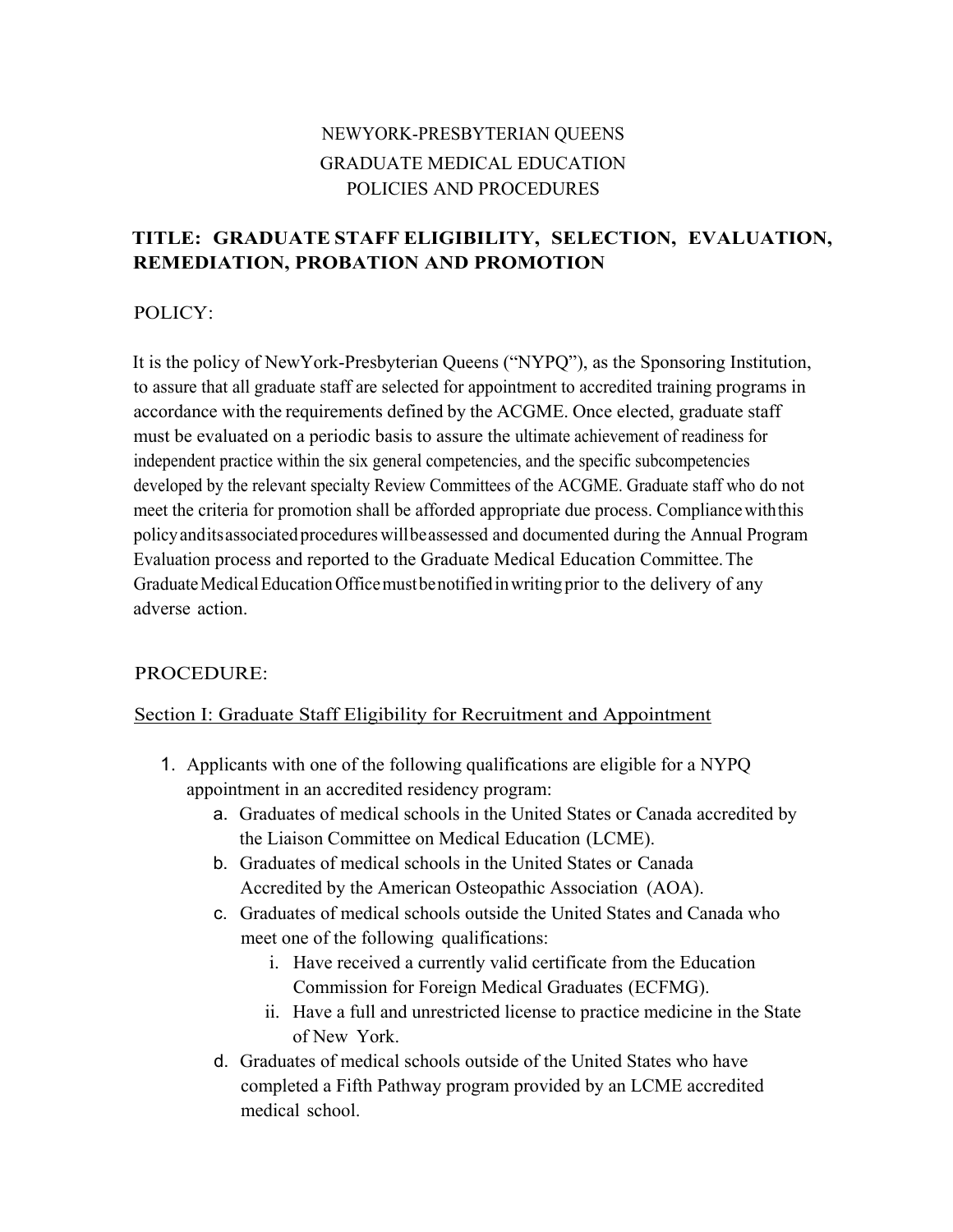2. *All required clinical education for entry into ACGME-accredited fellowship programs at NYPQ must be completed in an ACGME-accredited residency program, or in an RCPSC-accredited or CFPC-accredited residency program located in Canada. Exceptions to this requirement for admission into a fellowship at NYPQ will only be made in keeping with the established* **NYPQ GME Review Process for Fellowship Eligibility Exception Candidates.**

Applicants for residency programs that require prerequisite training shall meet the requirements as defined in the individual program requirements. For graduate staff that transfer from another program, the accepting program director must receive written verification of the previous educational experiences and a statement regarding the performance evaluation of the transferring graduate staff, including an assessment of milestone progress within the specialty-specific sub-competencies prior to acceptance into the program.

3. Applicants shall be expected to meet all employment eligibility requirements, including, but not limited, to occupational health clearance and valid work authorization. NYPQ does not accept candidates requiring H1B visas, except under specific circumstances agreed to by NYPQ Human Resources.

### Section II: Graduate Staff Selection

- 1. Each Program must establish a process that assures the selection of eligible applicants on the basis of their preparedness, ability, aptitude, academic credentials, communication skills, and personal qualities such as motivation and integrity.
- 2. All accredited programs participate in an organized matching program, where applicable, such as the National Residency Matching Program (NRMP), and programs adhere to all regulations set forth by the NRMP.
- 3. It is the policy of NYPQ to provide equal opportunity to all applicants for appointment without regard to race, color, religion, national origin, marital status, veteran status, age, sex, sexual orientation or affectional preference, and without regard to disability or handicap of qualified persons, within the meaning and subject to the conditions applicable federal, state and city laws.

#### Section III: Evaluation of Graduate Staff

1. Each program must provide an evaluation system for assessing graduate staff performance throughout the program and for utilizing the results to improve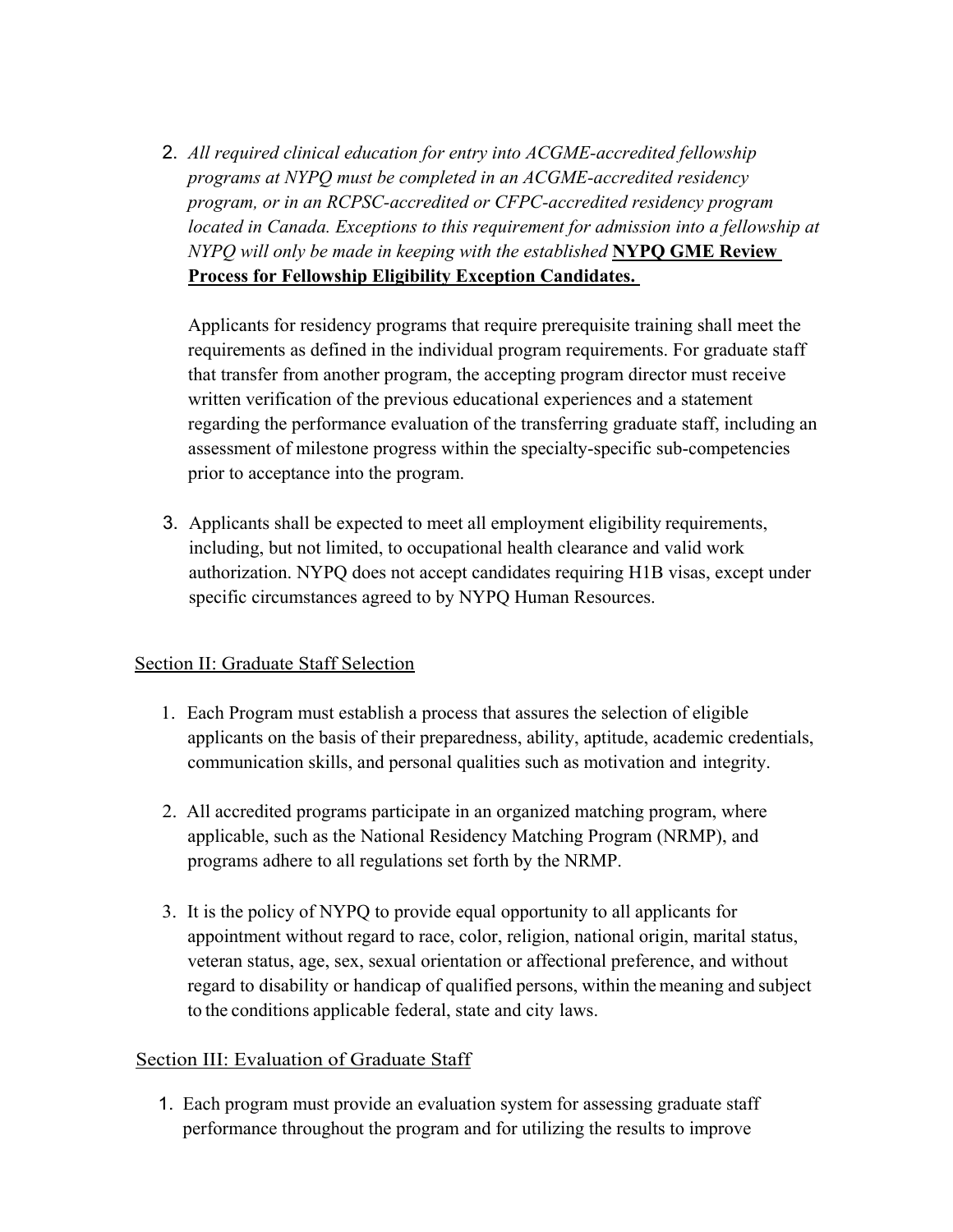graduate staff performance. The plan should include, but not be limited to:

- a. The use of methods that accurately assess graduate staff competence in patient care, medical knowledge, practice-based learning and improvement, interpersonal skills, professionalism, and systems-based practice, and the specific sub-competency areas defined by the appropriate specialty Review Committee of the ACGME.
- b. Mechanisms for providing regular and timely performance feedback to graduate staff that includes at least:
	- I. Written semiannual evaluation that is communicated to each graduate staff in a timely manner; and
	- II. The maintenance of records of evaluation for graduate staff that is accessible to the individual.
- c. A process involving the use of assessment results to achieve progressive improvements, or milestones, in graduate staff competence and performance. Appropriate sources of evaluation include faculty, patients, peers, self and professional staff.
- d. The program director must provide a final evaluation for each graduate staff member who completes the program. The evaluation must include a review of performance at the completion of training and should verify that the graduate staff member has demonstrated sufficient professional ability to practice competently and independently. The final evaluation must be part of the graduate staff permanent record maintained by the institution.
- 2. Any program-specific policies regarding promotion, renewal, or other issues pertaining to determination of a residents' status in their program must be approved by the Policy and Procedures Subcommittee of the GMEC and reviewed/updated periodically (at least every three years).

### Section IV: Remediation

Based on the evaluation of a resident's performance, a Program Director ("PD") and/or Clinical Competency Committee ("CCC") may determine that the sub-competency performance of a trainee is not progressing along the milestone trajectory at the expected rate. When such a determination is made, the PD, in consultation with the CCC, may direct the trainee to begin a period of remediation to achieve the expected level of performance. A period of remediation shall not exceed three months. In addition to an in-person conversation, the remediation plan must be documented in a letter from the PD to the trainee, copied to the Designated Institutional Officer ("DIO), and any other mentor(s), describing in detail: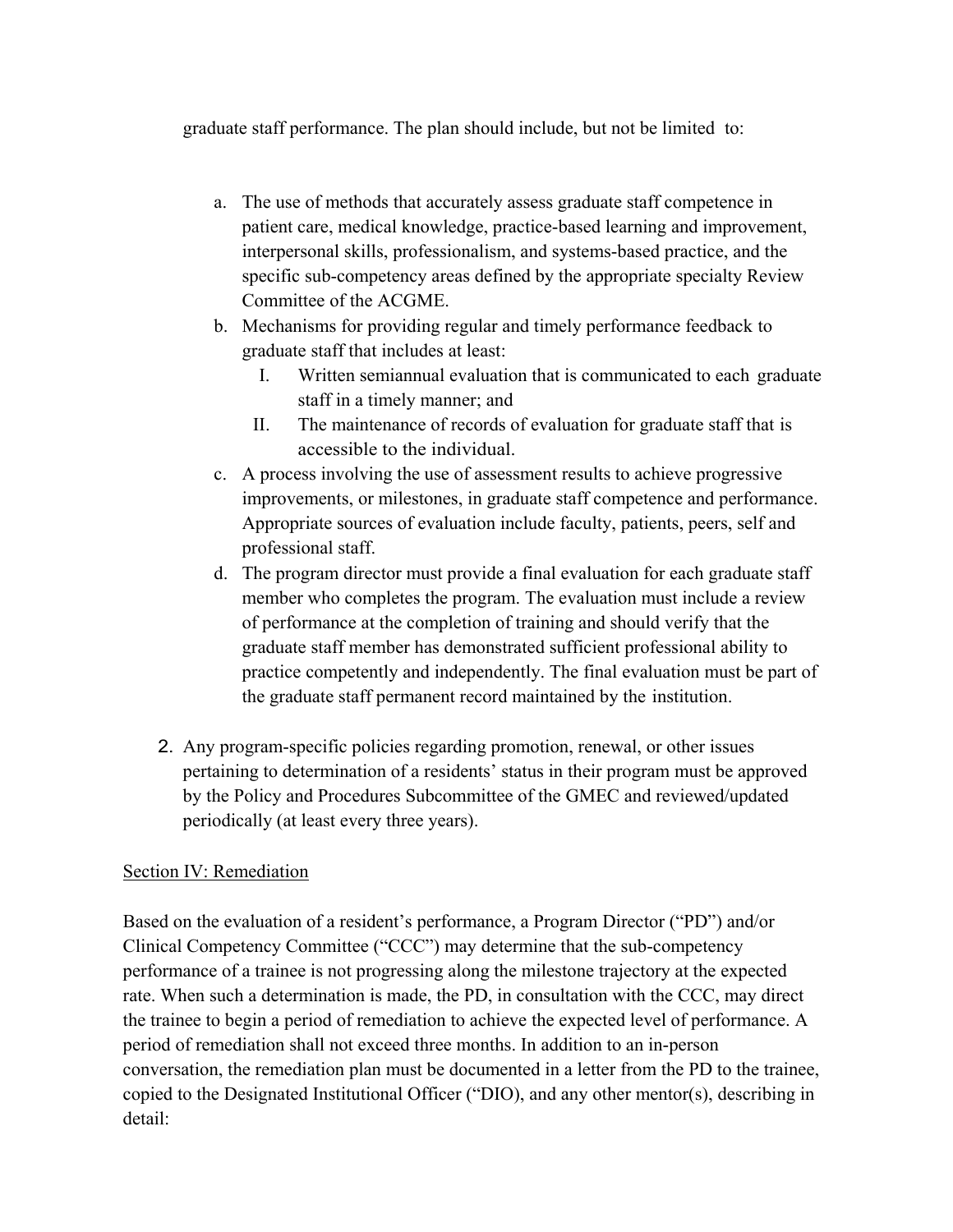- The performance issues of concern (in sub-competency language);
- The resources to be utilized in the remediation plan (e.g. specific curricular resources, faculty and/or peer mentorship, any changes in clinical assignments), and the followup plan during the period of remediation;
- Measurable performance expectations/improvements that are expected of trainee (in sub-competency language); and
- The possible outcomes of the remediation period (e.g. maintenance of full status in program; termination; non-renewal of contract).

### Section V: Probation

If, despite a period of remediation aimed at performance improvement, a trainee's evaluations continue to reveal serious deficiencies in clinical /academic progress, such that the PD in consultation with the CCC is contemplating non-promotion and/or non-renewal of the trainee, the PD will place the trainee in probationary status, for a period not to exceed three months. In addition to an in-person discussion, the probationary status must be documented in a letter from the PD to the trainee, copied to the DIO, and any other mentor(s), describing in detail:

- The continued performance issues of concern (in sub-competency language);
- The resources to be utilized during the probationary period (e.g. specific curricular resources, faculty and/or peer mentorship, any changes in clinical assignments), and the follow-up plan during the period of probation;
- The performance expectations/improvements that are expected of trainee (in subcompetency language); and

The possible outcomes of the probationary period (e.g., resumption of full status in program; termination; non-renewal of contract).

### Section VI: Promotion of GraduateStaff

Advancement to a position of higher responsibility is based on objective evidence of graduate staff's satisfactory progressive scholarly and professional growth, performance, and the achievement of educational objectives as defined by the program. If a graduate staff member does not meet the criteria for promotion as defined by the program, the PD may consider non-renewal of the House Staff Agreement in accordance with the Policy and Procedure Regarding the Review of a Decision nottorenew a Graduate Staff Agreement. (SeeGME Policy on Non-Promotion, Non-Renewal, Suspension and/or Dismissal.)